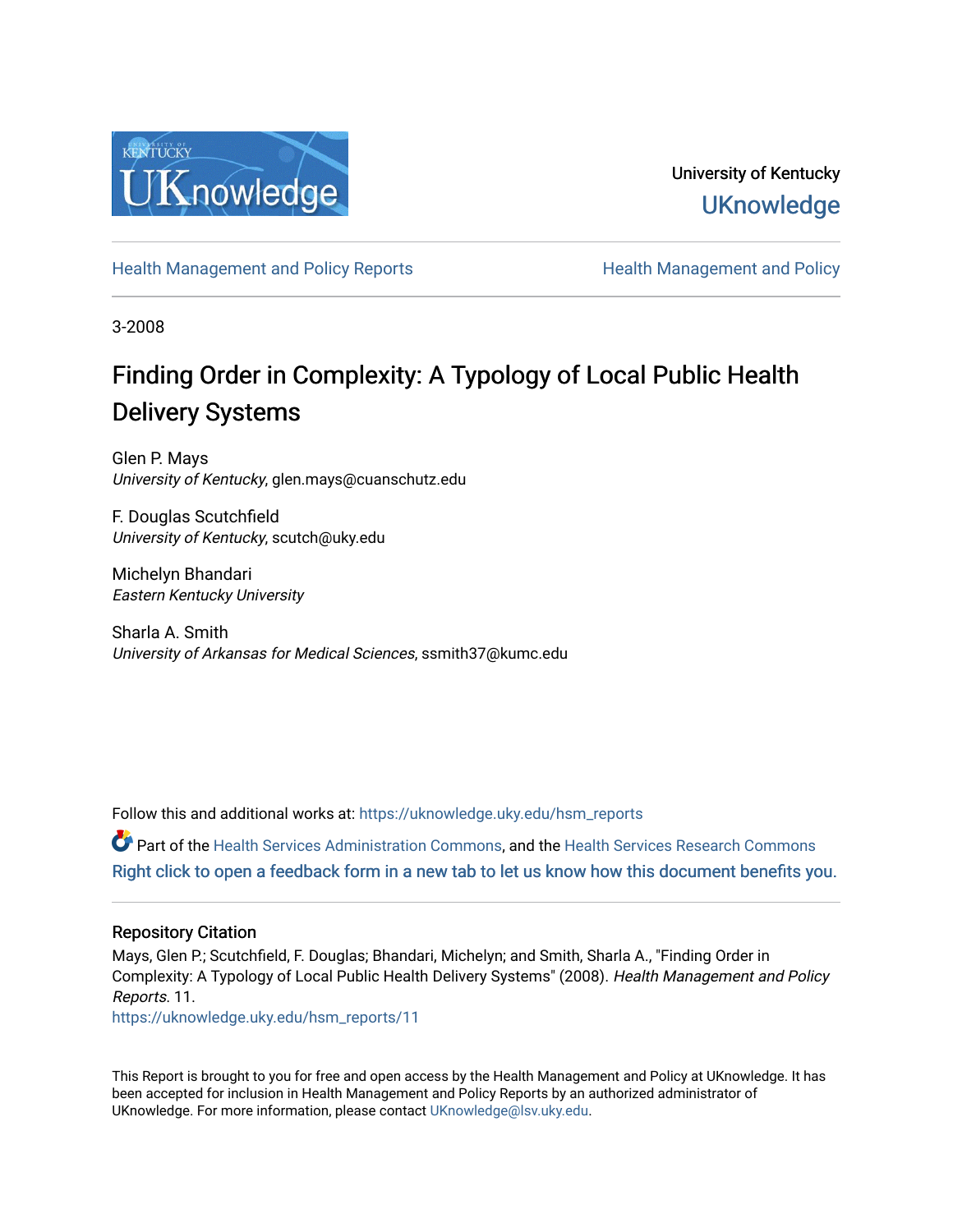

Issue Brief

 Findings from Public Health Systems & Services Research March 2008

# **Finding Order in Complexity: A Typology of Local Public Health Delivery Systems**

By Glen Mays, Douglas Scutchfield, Michelyn Bhandari, & Sharla Smith *Public health decision-makers and researchers currently lack an evidence-based framework for describing, classifying, and comparing public health delivery systems based on their organizational components, operational characteristics, and division of responsibility. Related typologies developed in the health services sector have proven extremely valuable for policy and administrative decision-making as well as for ongoing research. Performance assessment, quality improvement, and accreditation activities are now blossoming in public health—adding urgency to the need for classification and comparison frameworks. This brief describes a newly-developed empirical typology for local public health systems and highlights its policy and managerial applications.* 

# **Needing a Framework for Comparison**

Although a strong public health infrastructure is essential for preparing for and responding to health threats on a population-wide basis, studies from the past two decades have found evidence of substantial gaps and wide variation in the performance of essential public health services at state and local levels. $1-3$  In the U.S., public health services are delivered through the collective actions of governmental and private organizations that vary widely in their resources, missions, and operations.4,5 This complexity in interorganizational and intergovernmental structure has led to the widespread perception among policymakers and administrators that public health agencies defy meaningful description and comparison. Nevertheless, obtaining a better understanding of the organizational and operational attributes of public health delivery systems is a critical step in elucidating pathways for improving public health services.

To facilitate the development of such evidence, this brief presents a new empirical method of classifying and comparing public health delivery systems based on their organizational structure and functional characteristics. We follow the Institute of Medicine definition of a public health delivery system, which encompasses the full array of governmental and nongovernmental organizations that contribute to the delivery of essential public health services for a defined community or population. This typology focuses on delivery systems operating at the local level, but can be extended to state-level systems.

Related typologies developed in the health services research literature have proven extremely valuable for policy and administrative decisionmaking as well as for ongoing research. For example, the typologies of hospital networks and systems developed by Steven Shortell, Gloria Bazzoli and colleagues over the past two decades have served in numerous policy and administrative applications concerning the regulation, coordination, and improvement of hospital-based health care services.<sup>6</sup>

A typology of public health systems can enhance policy and administrative decision-making as well as public health research. A typology allows "apples to apples" comparisons across communities in how public health services are organized and delivered. Such comparisons can form the basis of public health performance assessment activities and inform the development of performance standards for public health agencies, such as those currently under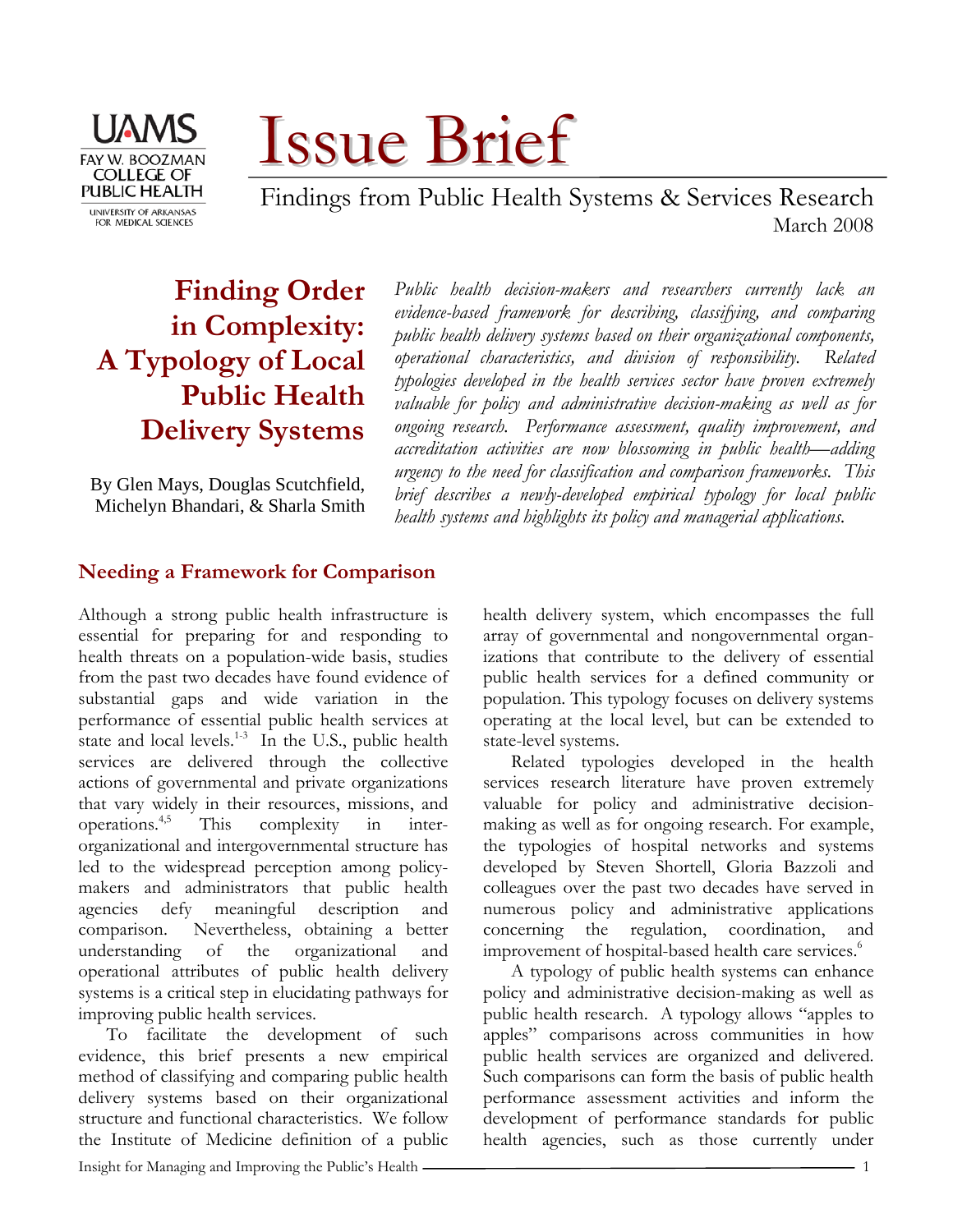development as part of the voluntary national accreditation program for public health agencies.

# **Dimensions of Delivery Systems**

Constructs from organizational sociology and industrial organization economics provide a foundation for identifying key structural and strategic attributes of complex enterprises such as public health delivery systems. Three general classes of these attributes apply specifically to inter-organizational service delivery systems: differentiation, integration, and centralization.<sup>6</sup> First, **differentiation** describes the range of different programs and services provided through the system. Highly differentiated public health systems perform a broad array of activities considered to be core functions of public health, including activities designed to assess population health needs and risks, develop and enforce polices that protect and promote health, and assure access to needed health services. Second, **integration** reflects the extent to which services are provided through relationships with other organizations. Highly integrated public health systems engage a wide range of organizational partners in the performance of public health activities. The degree of integration that exists within a given community depends on the range of organizations that operate within the community and the ability and willingness of each organization to contribute to public health activities.

Third, **concentration** reflects the degree to which work within the system is distributed across the different organizational contributors. A concentrated public health system relies heavily on the governmental public health agency to shoulder much of the effort in performing public health activities, even if many other organizations contribute in relatively low-effort ways.

# **Data and Methods Used**

A stratified random sample of the nation's 2900 local health department directors (n=497) were surveyed in 1998 (78% response) and again in 2006 (70% response) to determine the availability of 20 common public health activities within their jurisdictions and to identify the types of organizations participating in each activity. A survey instrument developed and validated by C. Arden Miller and Bernard Turnock was used as the base data collection instrument.<sup>7</sup> Survey data were linked with contemporaneous information on agency and community characteristics.

Principal components analysis and cluster analysis methods were used to classify communities into one of seven categories based on the structural characteristics of scope, concentration, and integration. Multivariate hierarchical regression models for panel data were estimated to test for changes in structural classifications over time and to identify system characteristics associated with structural change.



**Figure 1: Public Health System Typology Clusters in 1998 and 2006**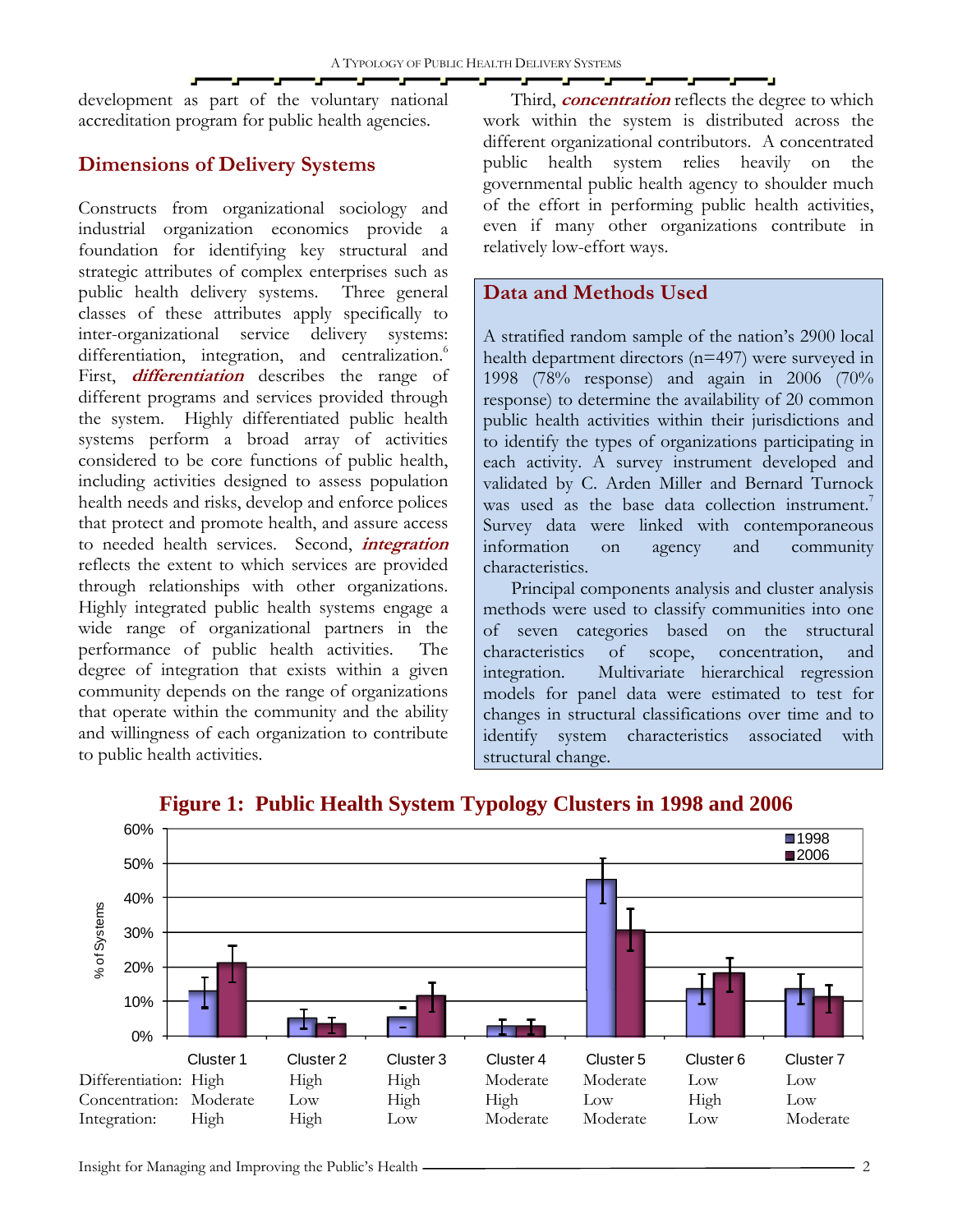# **Seven Types of Systems Identified**

Cluster analysis of the system measures revealed seven clusters of local public health systems that can be grouped into three tiers based on the scope of public health activities performed (differentiation). Three of the seven clusters of systems were identified as **highly differentiated**, meaning that they offered a broad and encompassing scope of activities. These systems generally performed more than two-thirds of the activities in each of the three IOM domains of assessment, policy development, and assurance. As such, these systems were labeled as "comprehensive" in their scope of activities.

Another two clusters of public health systems were identified as **moderately differentiated** because they performed about half of the activities in each IOM domain. These systems were labeled as "conventional" in differentiation because they align closely with the average scope of services performed in local communities. The final two clusters of public health systems performed a relatively narrow scope of activities and therefore were labeled as **limited-differentiation** systems. The prevalence of each cluster is shown above in Figure 1, and the attributes of each cluster are summarized in the table below.

| <b>Type of System &amp; Prevalence</b>                                                                                     | Description                                                                                                                                                                                                                                  |  |  |  |  |  |  |  |  |
|----------------------------------------------------------------------------------------------------------------------------|----------------------------------------------------------------------------------------------------------------------------------------------------------------------------------------------------------------------------------------------|--|--|--|--|--|--|--|--|
| Tier I: Comprehensive Systems                                                                                              |                                                                                                                                                                                                                                              |  |  |  |  |  |  |  |  |
| 1. Concentrated Comprehensive<br>1998:<br>$12.5\%$<br>2006:<br>21.4%                                                       | • Broad scope of activities are performed<br>Wide range of organizations participate in activities<br>Local public health agency shoulders much of the effort in<br>performing activities                                                    |  |  |  |  |  |  |  |  |
| 2. Distributed Comprehensive<br>1998:<br>$5.1\%$<br>2006:<br>$3.9\%$                                                       | • Broad scope of activities are performed<br>Wide range of organizations participate in activities<br>Effort in performing activities is distributed across<br>participating organizations                                                   |  |  |  |  |  |  |  |  |
| 3. Independent Comprehensive<br>1998:<br>6.6%<br>2006:<br>11.6%                                                            | • Broad scope of activities are performed<br>Narrow range of organizations participate in activities<br>Local public health agency shoulders much of the effort in<br>performing activities                                                  |  |  |  |  |  |  |  |  |
|                                                                                                                            | <b>Tier II. Conventional Systems</b>                                                                                                                                                                                                         |  |  |  |  |  |  |  |  |
| 4. Concentrated Conventional<br>(Transitory System)<br>$3.4\%$<br>1998:<br>$3.0\%$<br>2006:<br>5. Distributed Conventional | Moderate scope of activities are performed<br>Moderate range of organizations participate in activities<br>Local public health agency shoulders much of the effort<br>Highly transitory system<br>Moderate scope of activities are performed |  |  |  |  |  |  |  |  |
| (Modal System)<br>$46.7\%$<br>1998:<br>2006:<br>$30.9\%$                                                                   | Moderate range of organizations participate in activities<br>Effort in performing activities is distributed across<br>participating organizations                                                                                            |  |  |  |  |  |  |  |  |
| <b>Tier III.</b> Limited Systems                                                                                           |                                                                                                                                                                                                                                              |  |  |  |  |  |  |  |  |
| 6. Concentrated Limited<br>1998:<br>$12.3\%$<br>2006:<br>$18.0\%$                                                          | Narrow scope of activities are performed<br>Limited range of organizations participate in activities<br>Local public health agency shoulders much of the effort in<br>performing activities                                                  |  |  |  |  |  |  |  |  |
| 7. Distributed Limited<br>1998:<br>$13.4\%$<br>2006:<br>11.2%                                                              | Narrow scope of activities are performed<br>Moderate range of organizations participate in activities<br>Effort in performing activities is distributed across<br>participating organizations                                                |  |  |  |  |  |  |  |  |

# **Table 1: Summary of the Local Public Health System Typology**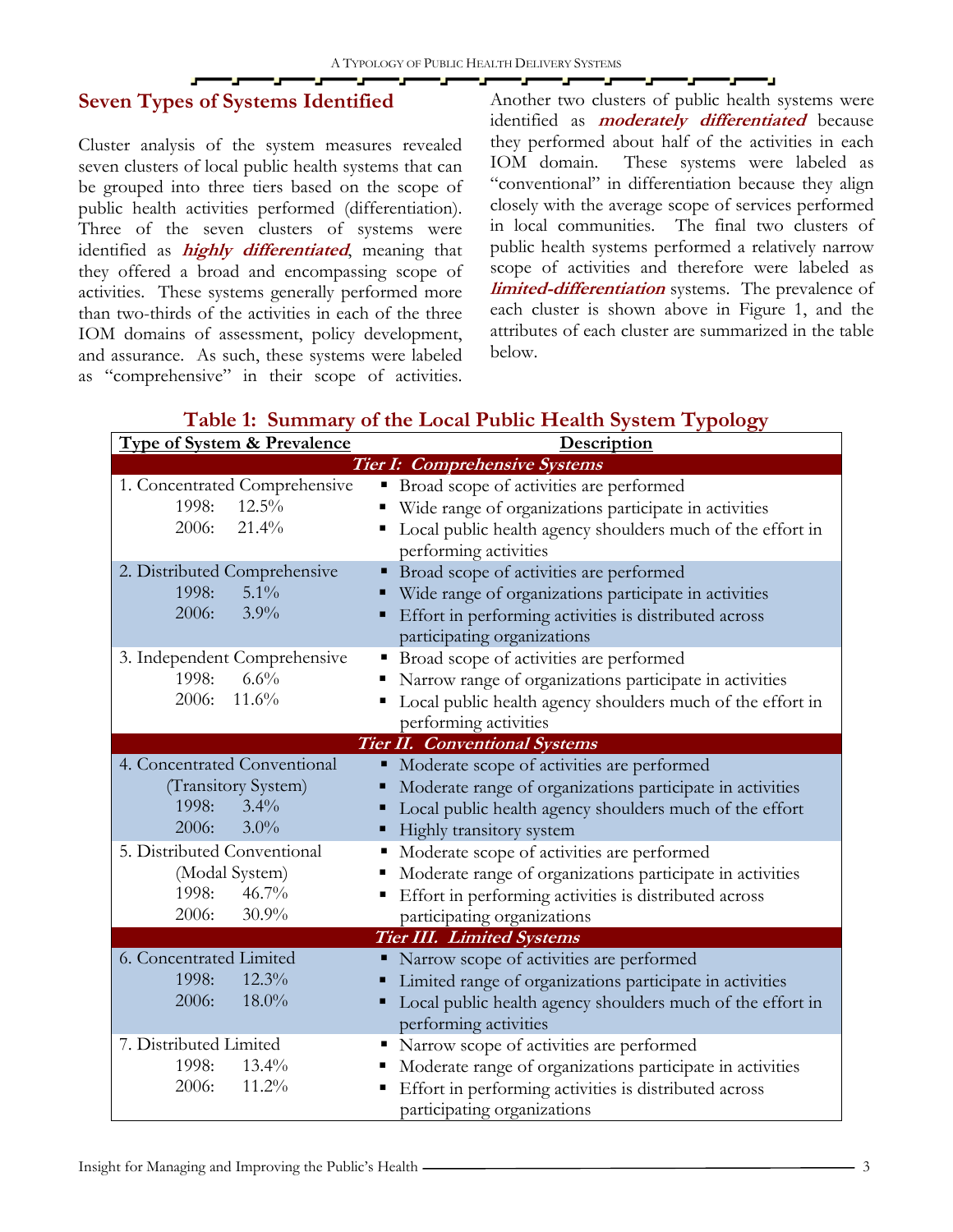### **Comprehensive Systems**

**Cluster 1: Concentrated Comprehensive Systems**: These systems performed a broad scope of public health activities and involved a wide range of organizations in performing these activities, yet the governmental public health agency shouldered much of the effort in performing these activities. As such, these systems appeared both highly integrated and highly concentrated in structure. Although many different organizations assisted in the delivery of public health services, the governmental agency assumed most of the responsibility and effort. In these systems, governmental agencies tended to partner with other organizations primarily through low-effort mechanisms such as advisory committees and planning groups that required relatively little investment of resources. Approximately 21 percent of local public health systems fell into this category in 2006, up from 13 percent in 1998.

**Cluster 2: Distributed Comprehensive Systems**: These systems provided a broad scope of public health activities and involved a wide range of organizational partners in these activities. These systems were distinguished from the first cluster of systems in that the effort expended in delivering public health activities was less concentrated in the governmental public health agency and more distributed across the range of organizational partners. This category represented approximately 4 percent of local public health systems nationally in 2006, down slightly from 5 percent in 1998.

**Cluster 3: Independent Comprehensive Systems:** A third category of systems performed a broad scope of services but involved a relatively narrow range of organizations in the delivery of these services. Like Cluster 1, these systems relied on the governmental public health agency to provide much of the effort in performing public health services. These systems tended to serve relatively small communities with a relatively limited supply of physicians, hospitals, and other organizational resources. This category represented approximately 12 percent of systems in 2006, up from 7 percent in 1998.

#### **Conventional Systems**

**Cluster 4: Concentrated Conventional Systems:** Two clusters of systems were classified as moderately differentiated or "conventional" based on delivering an intermediate scope of services

closely corresponding to the average service mix observed among all local systems. The smallest cluster of these conventional systems relied on the governmental public health agency to provide much of the effort in performing public health services. As such, these systems were classified as concentrated in structure. These systems represented less than 5 percent of all systems in both 1998 and 2005. Moreover, this group of systems appeared highly transitory in nature, such all of the systems in this cluster as of 1998 had migrated to a different cluster by 2006. Most of the systems migrating out of this category did so either by expanding their scope of services to become an independent comprehensive system (cluster 3) or by narrowing their scope of services to become a concentrated limited system (cluster 6).

**Cluster 5: Distributed Conventional Systems:** This cluster was the most prevalent type of system identified in the analysis. These systems provided an intermediate scope of public health services and distributed the effort of performing these services across an array of contributing organizations. The range of organizations involved in delivering public health services generally was narrower than was the case among comprehensive systems (clusters 1 and 2). This category represented approximately 31 percent of public health systems in 2006, down from 47 percent in 1998.

#### **Limited Systems**

**Cluster 6: Concentrated Limited Systems:** The final two clusters of systems were classified as limited in differentiation based on their relatively narrow scope of public health activities. Systems in Cluster Six involved a relatively small range of organizations in the delivery of public health services, and relied heavily on the governmental public health agency to provide much of the effort in performing these services. These concentrated systems comprised 18 percent of local public health systems in 2006, up from 12 percent in 1998.

**Cluster 7: Distributed Limited Systems:** The systems in Cluster 7 engaged a somewhat larger array of organizations in the delivery of public health services compared to Cluster 6, and they distributed more of the effort of performing these services across the contributing organizations. The proportion of effort contributed by the governmental public health agency was generally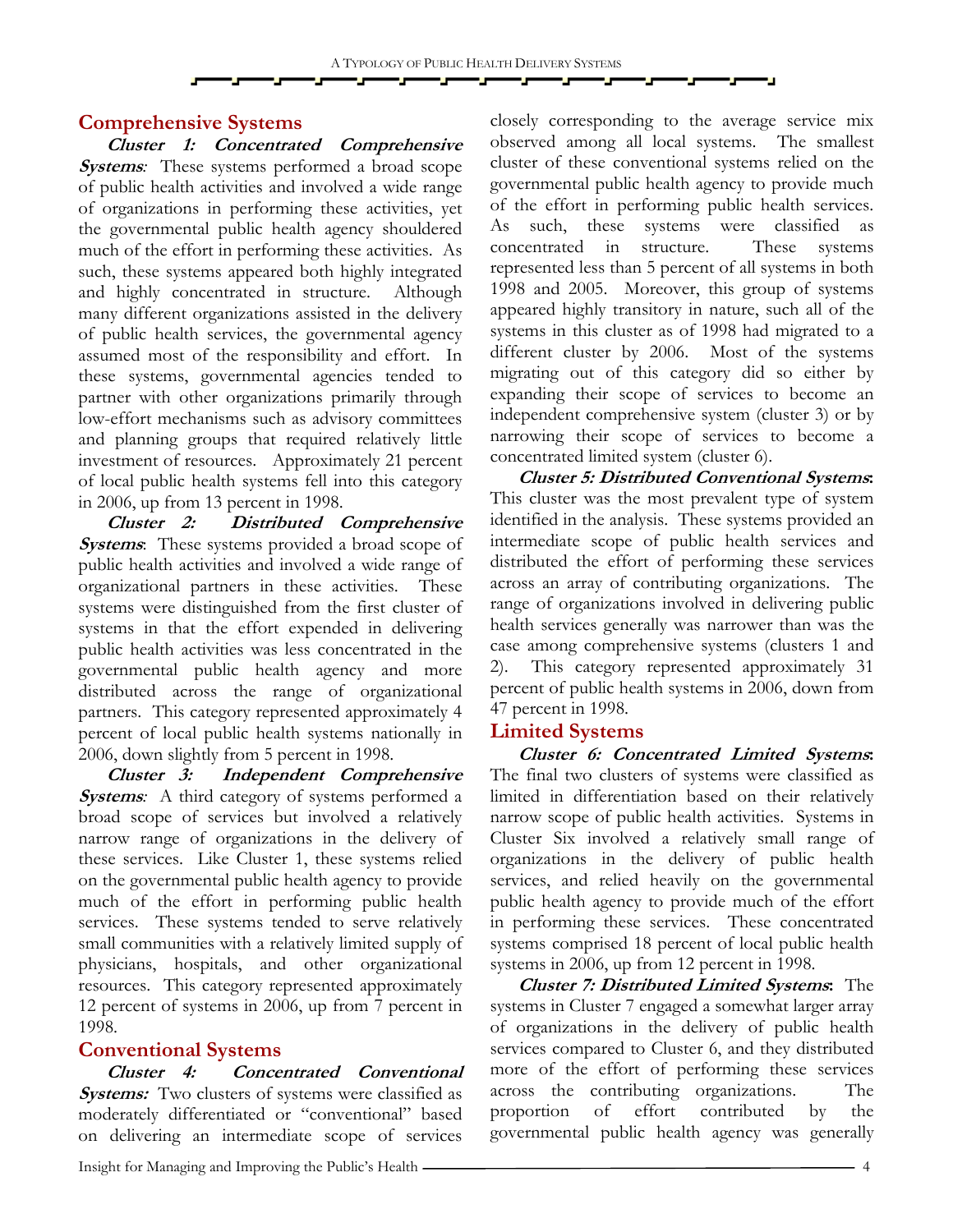lower in these systems than in more concentrated systems. Approximately 11 percent of local public health systems were classified into this cluster in 2006, down slightly from 13 percent in 1998.

# **Transitions in System Classifications**

Public health systems showed a high degree of structural fluidity during the study period. Concentrated comprehensive systems (Cluster 1) were the most stable over time, such that 50 percent of the systems classified into this category in 1998 remained in this category as of 2006 (Table 2). Interestingly, more than 25% of these systems transitioned into one of the limited-differentiation systems (Clusters 6 and 7) by 2006. Among the distributed comprehensive systems (Cluster 2), more than 40% remained in one of the highlydifferentiated clusters as of 2006, but a third of these systems transitioned to a moderately-differentiated system (Cluster 5) and another 25% transitioned to a limited-differentiation system. Only 15 percent of the independent comprehensive systems (Cluster 3) remained in a highly-differentiated category by 2006, while most of these systems transitioned to a moderately-differentiated structure.

The concentrated conventional systems (Cluster 3) appeared highly transitory in structure, such that all of the systems in this category in 1998 moved to a different structure by 2006. Most of these systems appeared to transition by either (1) distributing more of their effort to other organizations within the system (Cluster 5) or (2) narrowing the scope of activities performed within the system (Cluster 6). The distributed conventional systems (Cluster 5) remained the most prevalent type of system throughout the period of study, and proved to be the second-most stable type of system after Cluster 1. More than a third of the systems in this category as of 1998 were still in this category in 2006, while another third transitioned to a limited-differentiation system and more than 25 percent transitioned to a highly-differentiated system.

The limited-differentiation systems in 1998 frequently transitioned to structures with higher differentiation by 2006. Nearly half of these systems moved into one of the highly-differentiated categories by 2006 (Clusters 1-3), and another 25% of these systems adopted a distributed conventional structure (Cluster 5).

|                                               |                                  | Type of System in 1998      |                       |                       |                             |                        |                                |                                |  |  |  |
|-----------------------------------------------|----------------------------------|-----------------------------|-----------------------|-----------------------|-----------------------------|------------------------|--------------------------------|--------------------------------|--|--|--|
|                                               |                                  | <b>High Differentiation</b> |                       |                       | Moderate<br>Differentiation |                        | <b>Limited Differentiation</b> |                                |  |  |  |
|                                               |                                  | Cluster 1<br>$(n=30)$       | Cluster 2<br>$(n=12)$ | Cluster 3<br>$(n=13)$ | Cluster 4<br>$(n=7)$        | Cluster 5<br>$(n=105)$ | Cluster 6<br>$(n=32)$          | Cluster <sub>7</sub><br>(n=32) |  |  |  |
| System in 2006<br>$\overline{\sigma}$<br>Type | Cluster 1<br>$(n=49)$            | 50.0                        | 16.7                  | 0.0                   | 14.3                        | 13.3                   | 28.1                           | 25.0                           |  |  |  |
|                                               | Cluster 2<br>$(n=8)$             | 3.3                         | 8.3                   | 0.0                   | 0.0                         | 3.8                    | 3.1                            | 3.1                            |  |  |  |
|                                               | Cluster 3<br>$(n=27)$            | 6.7                         | 16.7                  | 15.4                  | 0.0                         | 9.5                    | 21.9                           | 12.5                           |  |  |  |
|                                               | Cluster 4<br>$(n=7)$             | 0.0                         | 0.0                   | 7.7                   | 0.0                         | 4.8                    | 3.1                            | 0.0                            |  |  |  |
|                                               | Cluster 5<br>$(n=72)$            | 13.3                        | 33.3                  | 46.2                  | 42.9                        | 37.1                   | 25.0                           | 25.0                           |  |  |  |
|                                               | Cluster <sub>6</sub><br>$(n=42)$ | 13.3                        | 8.3                   | 15.4                  | 42.9                        | 22.9                   | 9.4                            | 15.6                           |  |  |  |
|                                               | Cluster <sub>7</sub><br>$(n=26)$ | 13.3                        | 16.7                  | 15.4                  | 0.0                         | 8.6                    | 9.4                            | 18.8                           |  |  |  |
|                                               | Total                            | 100.0                       | 100.0                 | 100.0                 | 100.0                       | 100.0                  | 100.0                          | 100.0                          |  |  |  |

# **Table 2: Changes in Local Public Health System Types: 1998 to 2006**

Note: Numbers indicate the proportion of systems in a cluster as of 1998 that changed to the indicated cluster in 2006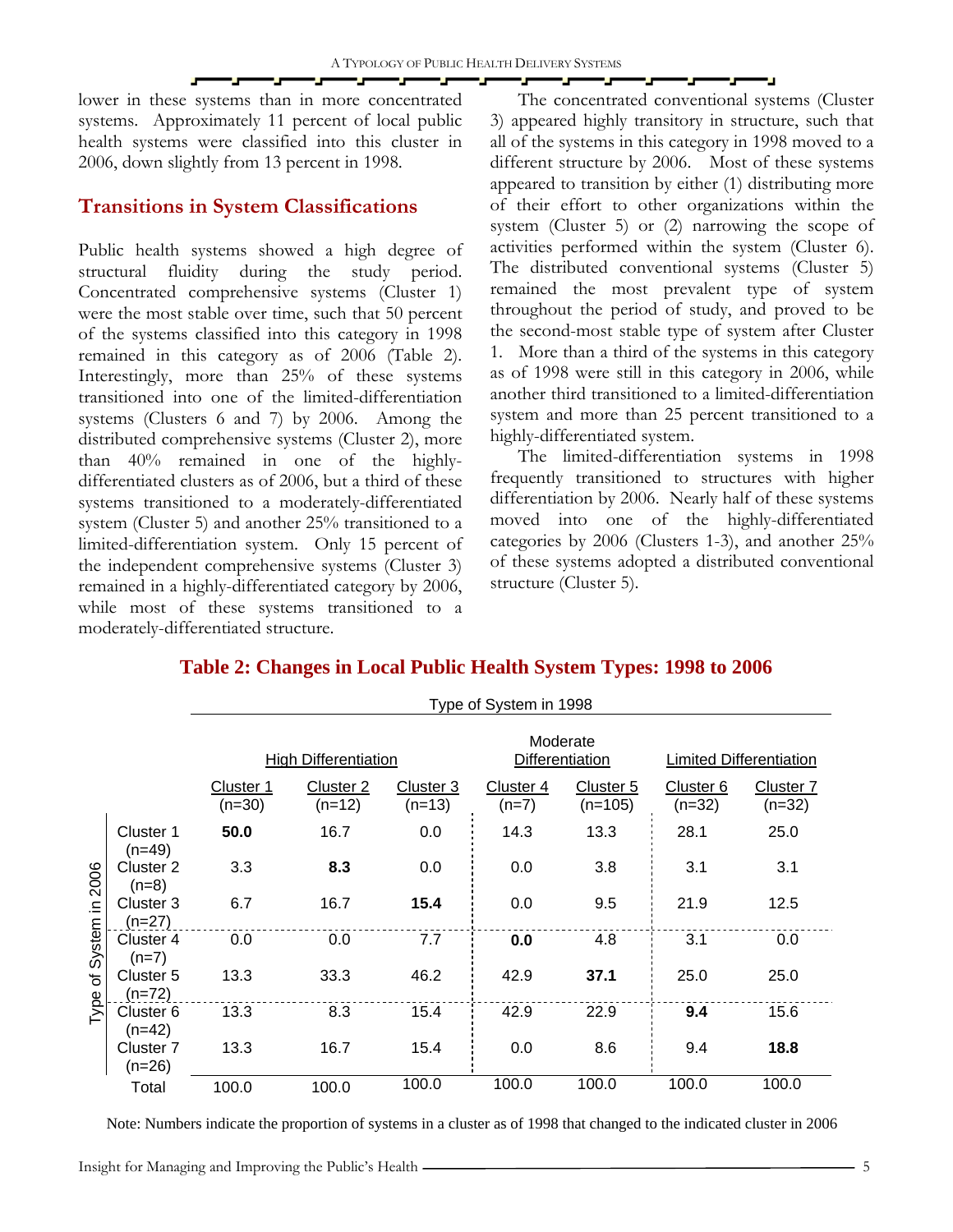# **Using the System Typology**

The typology presented here is anticipated to have several important applications. First, researchers studying issues in public health practice can use the typology as a framework for measuring system-level differences in structure across communities and detecting system-level changes in structure over time. In some cases, these measures can serve as control variables that help researchers isolate other relationships and associations of interest, such as in pre/post studies designed to estimate the effectiveness of specific public health interventions, quality improvement processes, or policy initiatives that are being tested in multiple settings. In other cases, the measures may serve as important, systemlevel interaction effects that allow researchers to determine the structural environments in which certain public health programs and interventions work best. In still other cases, structural measures from the typology may serve as the dependent variables of interest for studying the effects of exogenous policy changes, economic shocks, or organizational reconfigurations on local public health systems. Similarly, the measures can serve as the primary independent variables of interest for determining whether there are systematic differences in quality, efficiency, and health outcomes across alternative types of local public health systems. Collectively, these types of studies will provide a clearer understanding of the relative strengths and weaknesses of alternative approaches to organizing and delivering public health services, along with the political, economic, and institutional contexts in which these approaches appear to function best.

The typology is also expected to have utility for public health administrators and policy-makers. These decision-makers can use the typology developed through this study to identify what structural models of service delivery may be most feasible and desirable in their state or community given the array of current and potential organizational participants that exist within their systems. Moreover, the typology can provide decision-makers with insight into the structural models likely to be most productive in closing gaps that currently exist in their system's scope of activities. By moving up the typology from lessdifferentiated to more-differentiated structural models, decision-makers can chart a path of structural change toward more comprehensive delivery systems. Public health administrators can use the typology to identify "peer groups" of similarly-structured local public health systems that may be appropriate for benchmarking, networking, and collaborative service delivery. Similarly, the typology may provide a foundation for classifying systems into relatively homogenous groupings for the purposes of performance assessment and quality improvement initiatives. In these ways, the typology directly responds to the IOM's recent call for research that can be used to guide policy decisions that shape public health practice.

## **Applications of the System Typology**

- **Developing comparison groups for performance** measurement and reporting initiatives
- Identifying peer groups for quality improvement programs and benchmarking applications
- Establishing tailored performance standards as part of accreditation and accountability initiatives
- Sampling/recruiting diverse settings in which to test and study new programs, services, and policies
- Analyzing variations in quality and efficiency across different types of systems
- **Developing models and approaches for service** expansion and improvement

To fully realize these potential benefits, it will be important to refine and enhance the typology over time by periodically applying it to new data on local public health systems and by developing refined measures of the core constructs of differentiation, integration, and concentration. For example, application of the typology within a single state may allow for access to more detailed data on structural characteristics, creating opportunities for refinement. Another important extension will be to apply the typology framework to state-level public health systems by developing measures of differentiation, integration, and concentration at that geopolitical level. Likewise, the typology may be extended to examine structural characteristics within specific and detailed domains of public health activity, such as public health preparedness, chronic disease prevention, or environmental health. These directions for further development will help to fill